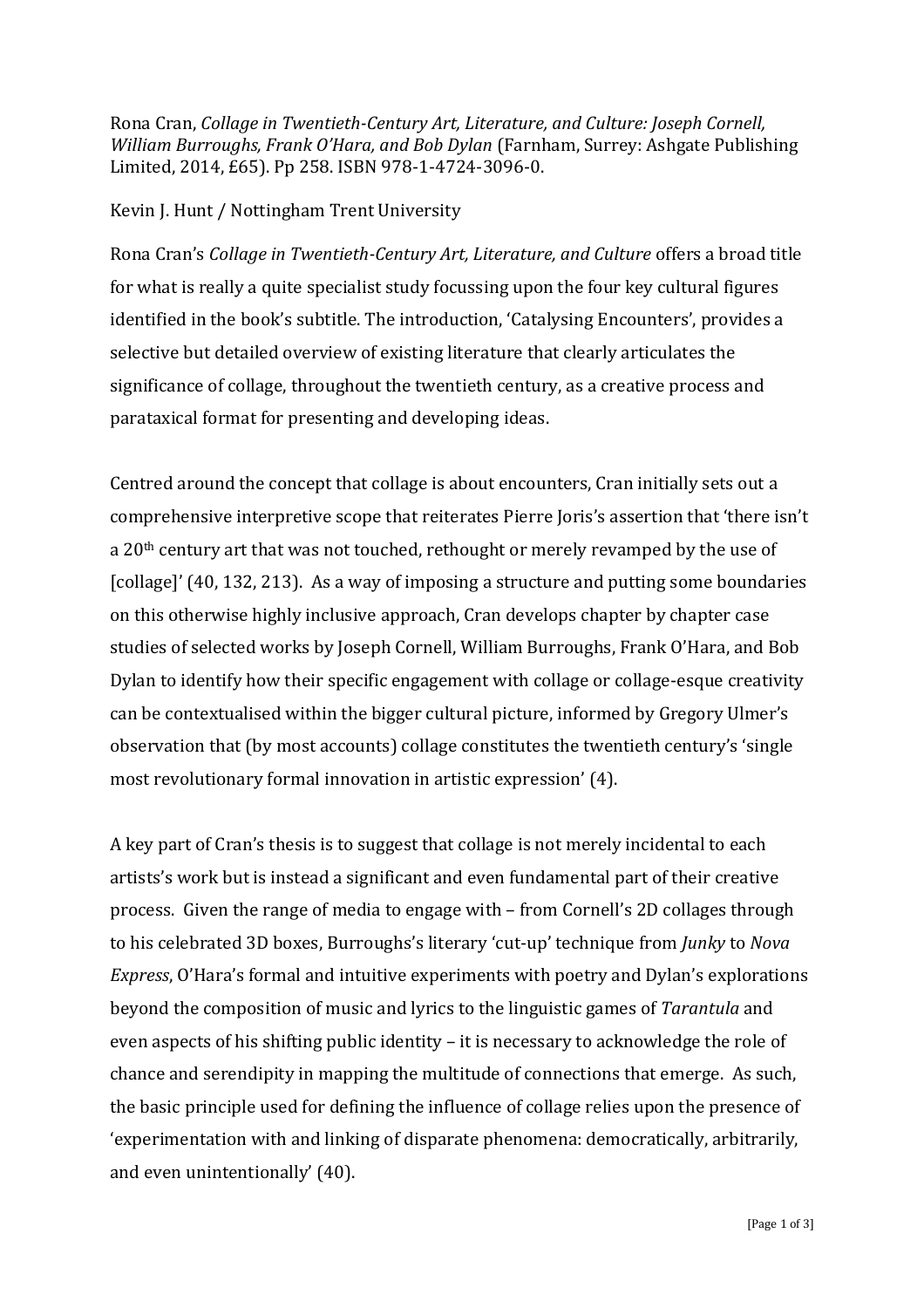By focussing upon the democratic, the arbitrary and the unintentional, Cran presents the shared context or experience of New York City as a backdrop to the creative enterprise of each artist. Despite none of the four artists being native to Manhattan, the spirit of New York is evoked through the vernacular glances of modern urban life provided by their work as well as their comparable abilities to be inspired by the 'junk materials of industrial capitalism' (Jameson in Cran, 31). As an interpretive idea it is generally easier to see the urban context in the fragmented visual imagery of Cornell, Burroughs, O'Hara and Dylan rather than specifically New York City, except where the connection is made explicit by a given artwork. But that is not to say Cran's contextualising of the significance of collage within New York is not convincing, suggesting that from about 1930 onward the 'European brand of collage could be approached with a degree of detachment' (27) by artists working in America, especially as the use of cut paper as an artistic form 'prospered in New York City over the following two and a half decades' (27).

The notion of detachment is a purposeful one, suggestive of how the creative qualities of collage can easily become disengaged from pasted paper, painterly and plastic arts to be applied to the conceptual and experiential exploration of ideas across media and disciplines. This provides a broad model for the breadth of impact already associated with collage as well as helping to connect the four artists under consideration. A 'catch 22' with this type of study, focussing upon four very different artists whose work collectively spans at least nine decades, is that each chapter (one for each artist) is relatively short whilst to single out and focus upon just one artist in a monograph would lose the main argument and network of associations across media and time. The reader is therefore required to be open to the breadth of research and ideas being drawn upon, following the direction the author takes us in even when a critical interpretive leap may be part of what takes us there.

As Cran suggests, the connections presented through her close analysis and the implicit logic of her interpretations are developed from an 'impressionistic critical style' that 'demands a conceptual attitude toward art and literature that values multiplicity and subjectivity' (40). Put another way, this study employs a certain amount of intellectual